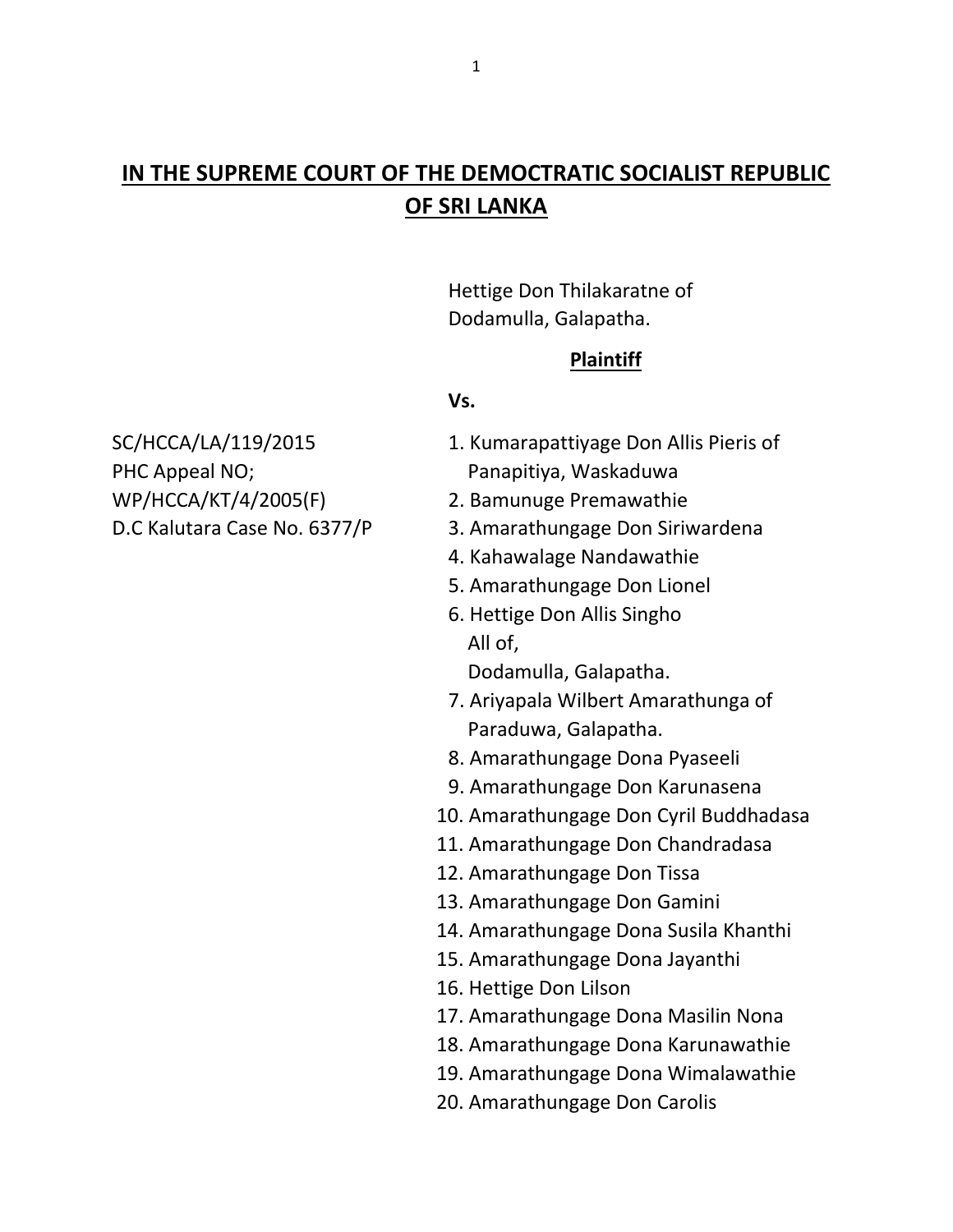- 21. Mallika Amarathunga
- 22. Lambert Amarathunga
- 23. Leelaratne Amarathunga
- 24. Pattiyawatage Henry Perera All of Dodamulla, Galapatha.

### **Defendants**

#### **AND BETWEEN**

Hettige Don Thilakaratne of Dodamulla, Galapatha.

### **Plaintiff – Appellant**

#### **Vs.**

- 1. Kumara Pattiyage Don Allis Pieris of Panapitiya, Waskaduwa. (Deceased)
- 1A. Kumarapattige Hemasiri Pieris of, "Sunil Paya", Panapitiya, Waskaduwa And others,
- 2. Bamunuge Premawathie
- 3. Amarathungage Don Siriwardena
- 4. Kahawalage Nandawathie (Deceased)

4A & 5. Amarathungage Don Lionel (Deceased)

4B & 5A. Gamatige Dona Leelawathie

- 6. Hettige Don Allis Singho, All of Dodamulla, Galapatha.
- 7. Ariyapala Wilbert Amarathunga of Paraduwa, Galapatha (Deceased)
- 8. Amarathungage Dona Piyaseeli
- 9. Amarathungage Don Karunasena
- 10. Amarathungage Don Cyril Buddhadasa
- 11. Amarathungage Don Chandradasa
- 12. Amarathungage Don Tissa
- 13. Amarathungage Don Gamini
- 14. Amarathungage Dona Susila Kanthi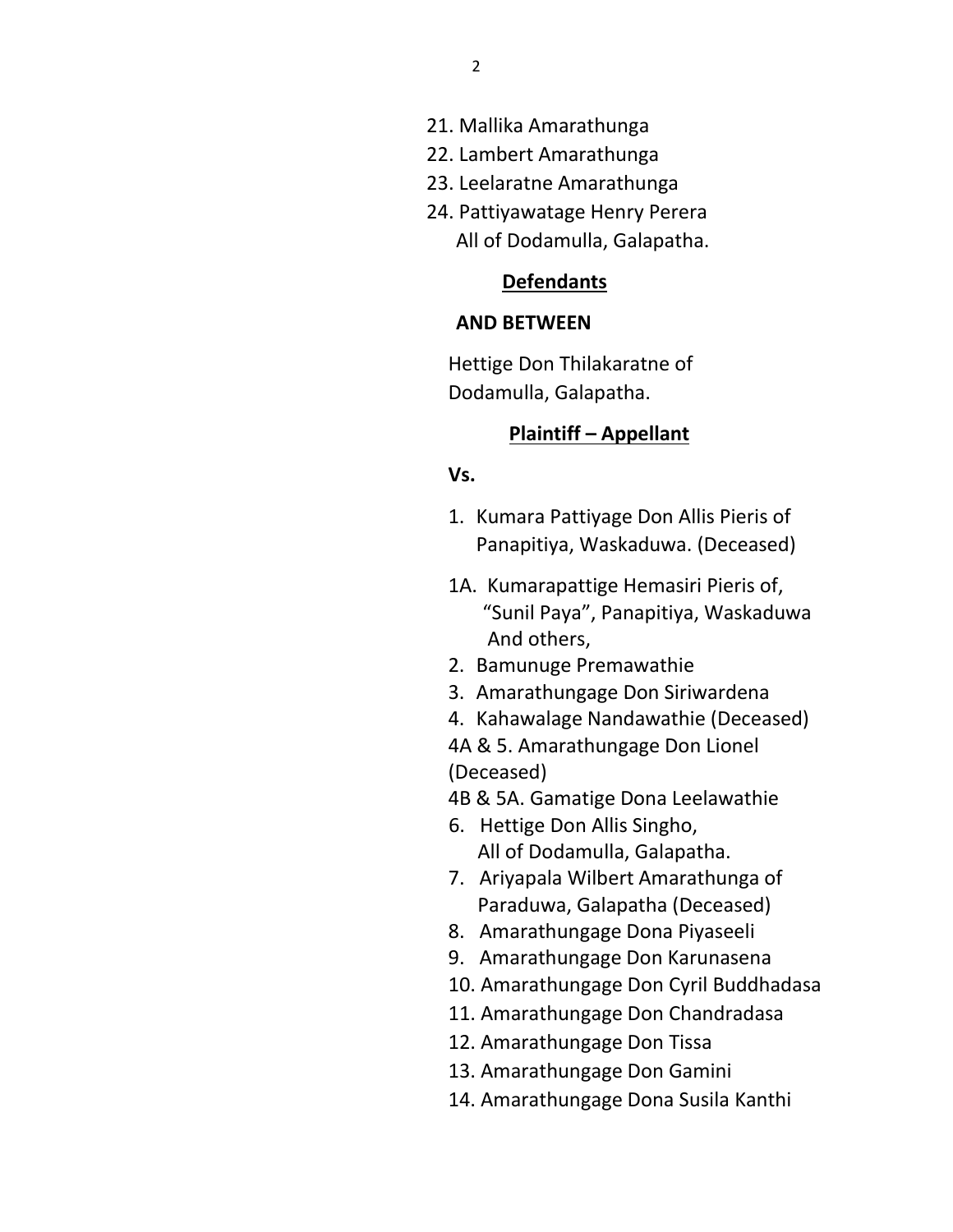- 16. Hettige Don Lilson
- 17. Amarathungage Dona Masilin Nona (Deceased)
- 18. Amarathungage Dona Karunawathie
- 19. Amarathungage Dona Wimalawathie
- 20. Amarathungage Don Carolis
- 21. Mallika Amarathunga
- 22. Lambert Amarathunga
- 23. Leelaratne Amarathunga
- 24. Pattiyawatage Henry Perera All of Dodamulla, Galapatha.

#### **Defendant – Respondents**

#### **AND NOW BETWEEN**

- 2. Bamunuge Premawathie
- 4. Kahawalage Nandawathie (Deceased)
- 4A & 5. Amarathungage Don Lionel (Deceased)
- 4B & 5A. Gamatige Dona Leelawathie Both of Dodamulla, Galapatha.
- 8. Amarathungage Dona Piyaseeli Dodamulla, Galapatha. Now at, "Chandanie", Panapitiya, Waskaduwa.
- 9. Amarathungage Don Karunasena
- 10. Amarathungage Don Cyril Buddadhasa
- 11. Amarathungage Don Chandradasa
- 12. Amarathungage Don Tissa All of Dodamulla, Galapatha.
- 14. Amarathungage Dona Susila Kanthi Dodamulla, Galapatha. Now at, "Anusha Stores", Panapitiya, Waskaduwa. (Deceased)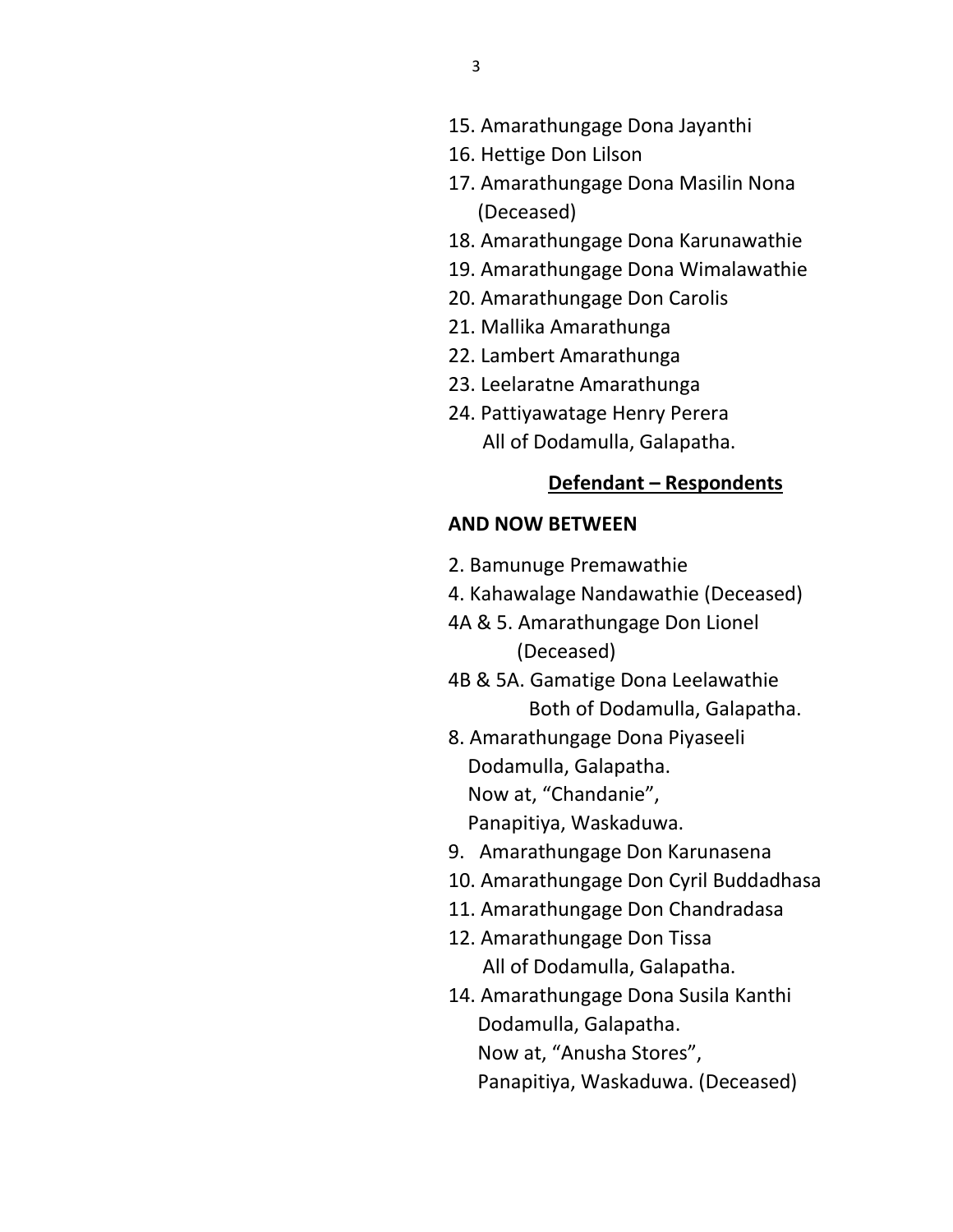- 14A. Liyana Arachchige Don Noel Ranjith No. 893, Panapitiya, Waskaduwa.
- 15. Amarathungage Dona Jayanthi Dodamulla, Galapatha. Now at, Temple Road, Panapitiya, Waskaduwa.
- 18. Amarathungage Dona Karunawathie
- 19. Amarathungage Dona Wimalawathie
- 20. Amarathungage Don Carolis All of Dodamulla, Galapatha.

### **Defendant – Respondent – Petitioners**

 **Vs.** 

 Hettige Don Thilakaratne of, Dodamulla, Galapatha

### **Plaintiff – Appellant- Respondent**

- 3. Amarathungage Don Siriwardena
- 6. Hettige Don Allis Singho
- 22. Lambert Amarathunga
- 23. Leelarathne Amarathunga
- 24. Pattiyawattage Henry Perera All of Dodamulla, Galapatha.

### **Defendant – Respondent- Respondents**

Before : L. T. B. Dehideniya J,

- S. Thurairaja, PC J,
- E. A. G. R. Amarasekara J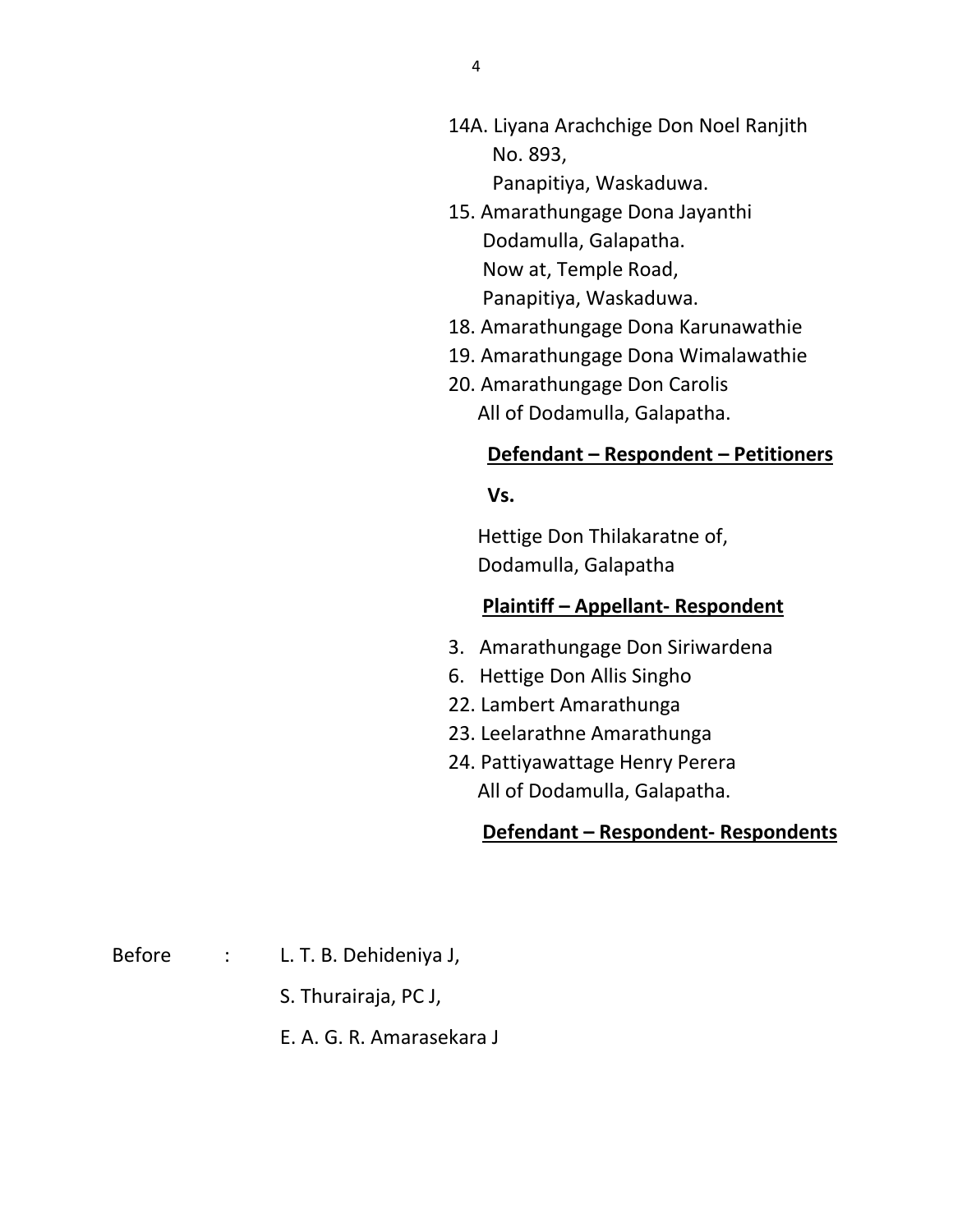Counsel : J. A. J. Udawatte with Anuradha Pannamperuma and Ganga Wanigarathne for the 2<sup>nd</sup>, 4B, 5A, 8<sup>th</sup> to 12<sup>th</sup>, 14<sup>th</sup>, 15<sup>th</sup>,  $18<sup>th</sup>$  to 20<sup>th</sup> Defendant – Respondent – Petitioners. Athula Perera with Poorni Rupasinghe and Dimithri Wijesinghe for the Plaintiff – Appellant – Respondent.

Decided on : 21.10.2021

Argued on : 13.11.2019

### **E A G R Amarasekara, J.**

Plaintiff – Appellant – Respondent (hereinafter sometimes referred to as the Plaintiff) instituted an action in the District Court of Kalutara by plaint dated 27.07.1997 praying for partitioning of the land called "Laulugahawatte Kebella" described in the schedule to the plaint amongst the Plaintiff (1157/2160 shares),  $1<sup>st</sup>$  defendant (90/2160 shares), 2<sup>nd</sup> to 3<sup>rd</sup> defendants (504/2160 shares) and 4<sup>th</sup> to 5<sup>th</sup> defendants (121/2160 shares). Learned District Judge by his judgment dismissed the action filed by the Plaintiff. Being aggrieved, the Plaintiff preferred an appeal to the Civil Appellate High Court and by the judgment dated 12.02.2015, the learned High Court Judges held in favour of the Plaintiff and decided to partition the said land allotting shares to the Plaintiff and the 6<sup>th</sup> Defendant giving them 1208/2160 shares and 71/2160 shares respectively and leaving 881/2160 shares unallotted. The present application before this court is a leave to appeal application filed by the 2<sup>nd</sup>, 4(B)& 5(A), 8<sup>th</sup> to 12<sup>th</sup>, 14<sup>th</sup>, 15<sup>th</sup>, 18<sup>th</sup> to 20<sup>th</sup> Defendant – Respondent – Petitioners (hereinafter referred to as the Defendant – Petitioners) aggrieved by the said judgment of the Civil Appellate High Court.

When this matter was taken up for support for leave to appeal before this court on 12.02.2016, learned counsel for the Plaintiff raised a preliminary objection to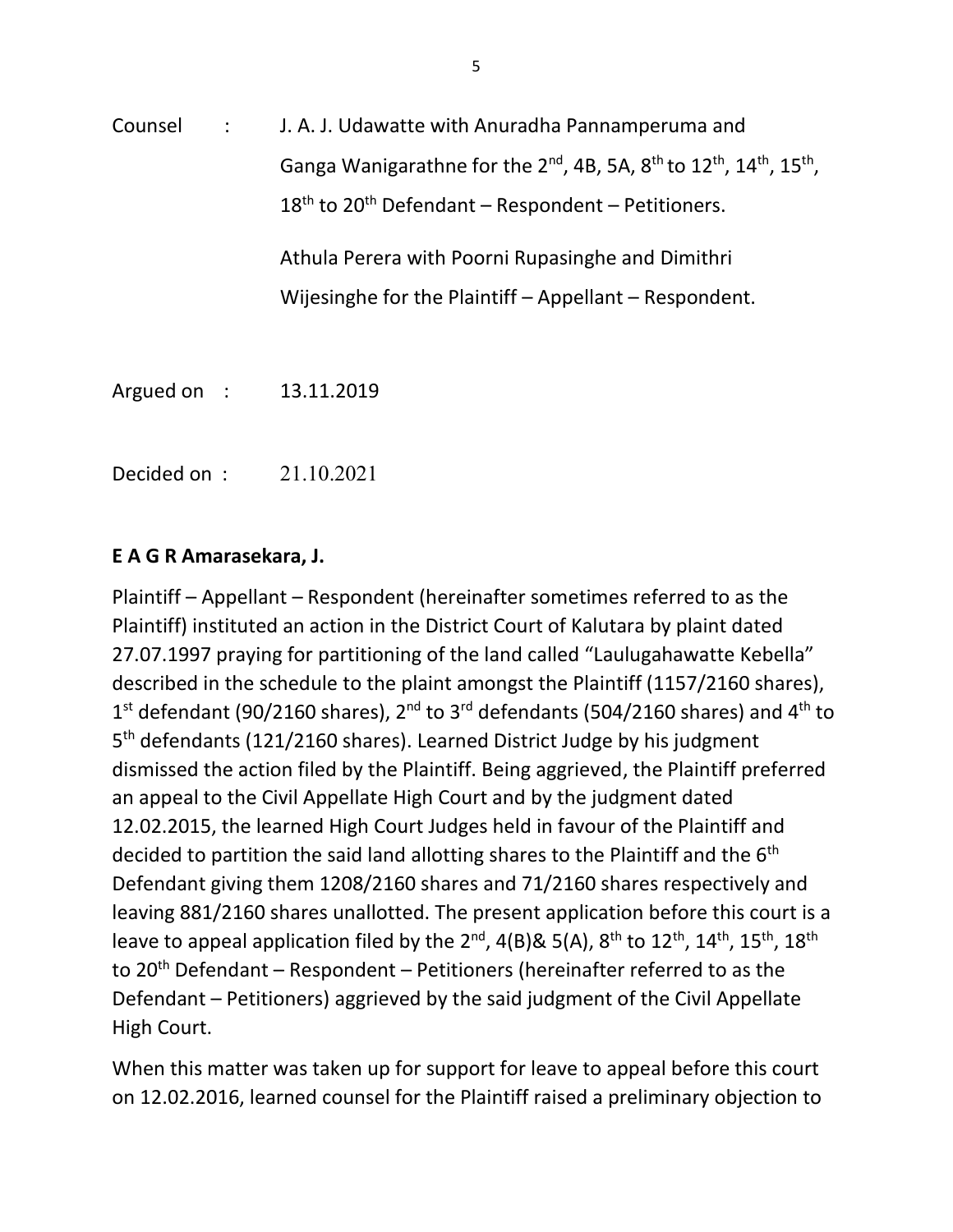the effect that all the parties named in the Civil Appellate High Court are not cited as parties in the leave to appeal application and it is violative of Rule 4 and 28(5) of the Supreme Court Rules 1990. Thus, the parties were directed to file written submissions in this regard within two months from that date. However, it can be seen that the Plaintiff who took up the preliminary objection did not file written submissions within the given time even though the Defendant Petitioners filed their written submissions as per the said direction. Inquiry on the preliminary objection was rescheduled on many occasions due to various reasons and on behalf of the Plaintiff, written submissions have been tendered later on 07.11.2018. It should be noted that in these written submissions filed on behalf of the Plaintiff, the Plaintiff has later taken up the position that the Defendant Petitioners have violated the provisions in Rule 28(2) and 28(5) of the Supreme Court Rules 1990. Thus, it appears that the Plaintiff has taken up the position that the present application is violative of Rule 28(2) for the first time through these written submissions filed after the Defendant Petitioners' written submissions, for which the Defendant Petitioners did not have any opportunity to address the court through their written submissions. This court originally directed to file written submissions and fixed the matter for inquiry on the preliminary objection raised on 12.02.2016 which objections did not contain any objection under Rule 28(2). Nevertheless, parties had the opportunity to make their oral submissions during the inquiry held on 13.11.2019. As the preliminary objections are based on three different supreme court rules, namely Rule 4, 28(2) and 28(5) of the Supreme Court Rules 1990, this court has to consider those Rules and see whether this application is violative of the stipulations made therein by those Rules.

### **Rule 4**

The aforesaid Rule comes under the Part I A of the Supreme Court Rules made in relation to special leave to appeal applications and the present application is not a special leave to appeal application but a leave to appeal application made against the judgment of the Civil appellate High Court of Kalutara in terms of Section 5C of the High Court of the provinces (Special Provisions) (Amendment Act) no.54 of 2006.

6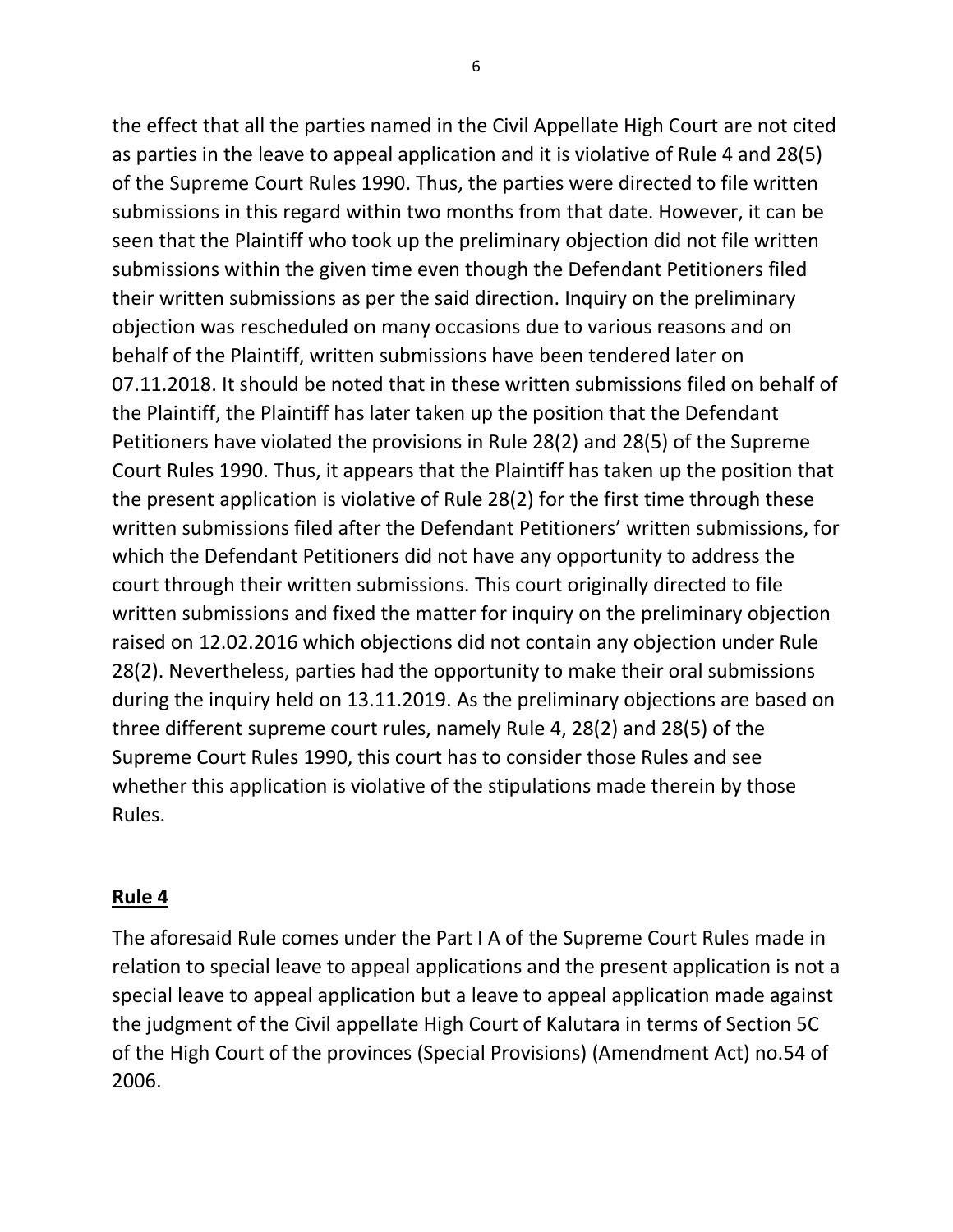Even though there are certain Rules made under the heading "Leave to Appeal" in the aforementioned Supreme Court Rules from Rule 19 to 27 under Part 1 B, they appear to be the rules relevant to appeals from the Court of Appeal where leave has been granted by the Court of Appeal. Hence the Rules relevant to the appeals from Civil Appellate High Courts or the High Court of the Provinces exercising civil appellate jurisdiction are the Rules that fall under Part 1 C of the said Supreme Court Rules under the topic 'Other Appeals'. In **L.A. Sudath Rohana and another Vs. Mohamed Cassim Mohamed Zeena and another S.C.H.C.C.A.L.A No.111/2010 (S. C. Minutes of 14.07.2010),** Dr. Shirani A. Bandaranayake, J. (as she then was) held as follows;

*"Part I of the Supreme Court Rules 1990, refers to three types of appeals which are dealt with by the Supreme Court, viz., special leave to appeal, leave to appeal and other appeals. Whilst applications for special leave to appeal are from the judgments of the Court of Appeal, the leave to appeal applications referred to in the Supreme Court Rules are instances, where the Court of Appeal had granted leave to appeal to the Supreme Court from any final order, judgment, decree or sentence of the Court of Appeal, where the Court had decided that it involves a substantial question of law. The other appeals referred to in section C of Part 1 of the Supreme Court Rules are described in Rule 28(1) which is as follows:*

*'Save as otherwise specifically provided by or under any law passed by Parliament, the provisions of this rule shall apply to all other appeals to the Supreme Court from an order, judgment, decree or sentence of the Court of Appeal or any other Court or tribunal.'* 

*The High Court of the Provinces (Special Provisions) Act, No. 19 of 1990 and High Court of the Provinces (Special Provisions) (Amendment) Act no. 54 of 2006 do not contain any provisions contrary to Rule 28(1) of the Supreme Court Rules 1990 thus establishing the fact that section C of Part I of the Supreme Court Rules, which deals with other appeals to the Supreme Court, should apply to the appeals from the High Court of the Provinces."*

Even in the case of **Jumburegoda Gamage Lakshman Jinadasa Vs Pilitthu Wasam Gallage Pathma Hemamali and others S.C.H.C.C.A.L.A No. 99/2008 (S.C. Minutes of 8.11.2010)**, this Court re-iterated that an application for leave to appeal from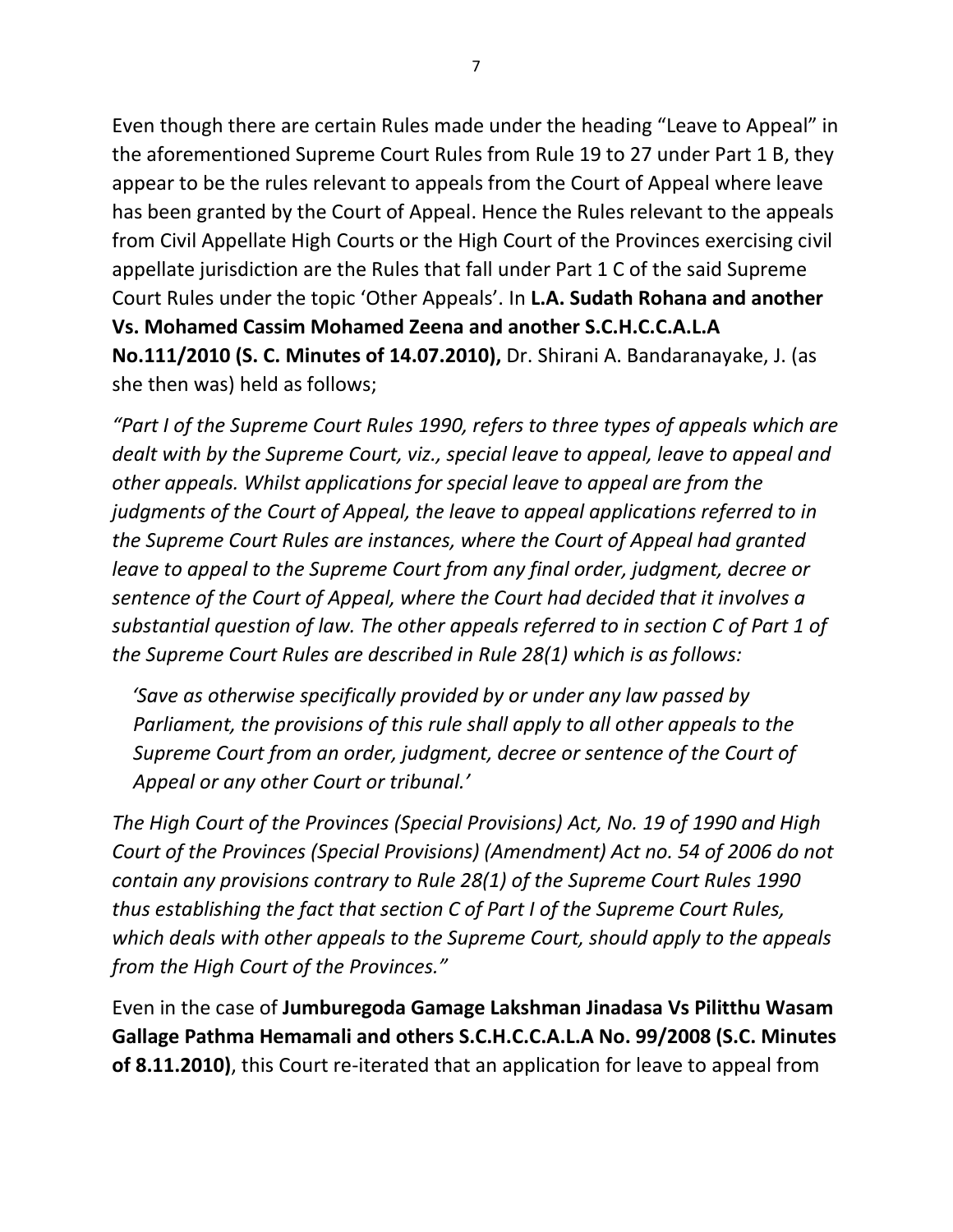the judgment of the High Court of the Provinces, would fall within Section C of Part I and not Section A of Part I of the said Supreme Court Rules.<sup>1</sup>

Thus, it is clear that Rule 4 has no relevance to the present application before this Court other than its similarity to Rule 28(5) which Rule will be discussed later on in this order.

## **Rule 28(2) and Rule 28 (5)**

As said before the Plaintiff has raised a preliminary objection through his belated written submissions based on Rule 28(2) found in the Supreme Court Rules 1990. The said Rule 28 (2) reads as follows;

"*Every such appeal shall be upon a petition in that behalf lodged at the Registry by the appellant, containing a plain and concise statement of the facts and the grounds of the objection to the order, judgment, decree or sentence appealed against, set forth in consecutively numbered paragraphs, and specifying the relief claimed. Such petition shall be typewritten, printed or lithographed on suitable paper, with a margin on the left side, and shall contain the full title and number of the proceedings in the Court of Appeal or such other Court or tribunal, and full title of the appeal. Such appeal shall be allotted a number by the Registrar."*

The objection based on Rule 28(2) is that the full title of the leave to appeal application made to this court is defective.

The aforesaid Rule 28(5) reads as follows;

"*In every such petition of appeal and notice of appeal, there shall be named as respondents, all parties in whose favour the judgment or order complained against was delivered, or adversely to whom such appeal is preferred, or whose interests may be adversely affected by the success of the appeal, and the names and present addresses of the appellant and the respondents shall be set out in full."*

The objection based on Rule 28(5) is that some of the parties in the lower court who are necessary parties to this appeal were not made Respondents to the present application.

<sup>1</sup> Also see **Illangakoon Mudiyanselage Gnanathilaka Illangakoon Vs Anula Kumarihamy S.C.H.C.C.A.LA. 277/11, S.C. Minutes dated 05.04.2013** which refers to these judgments.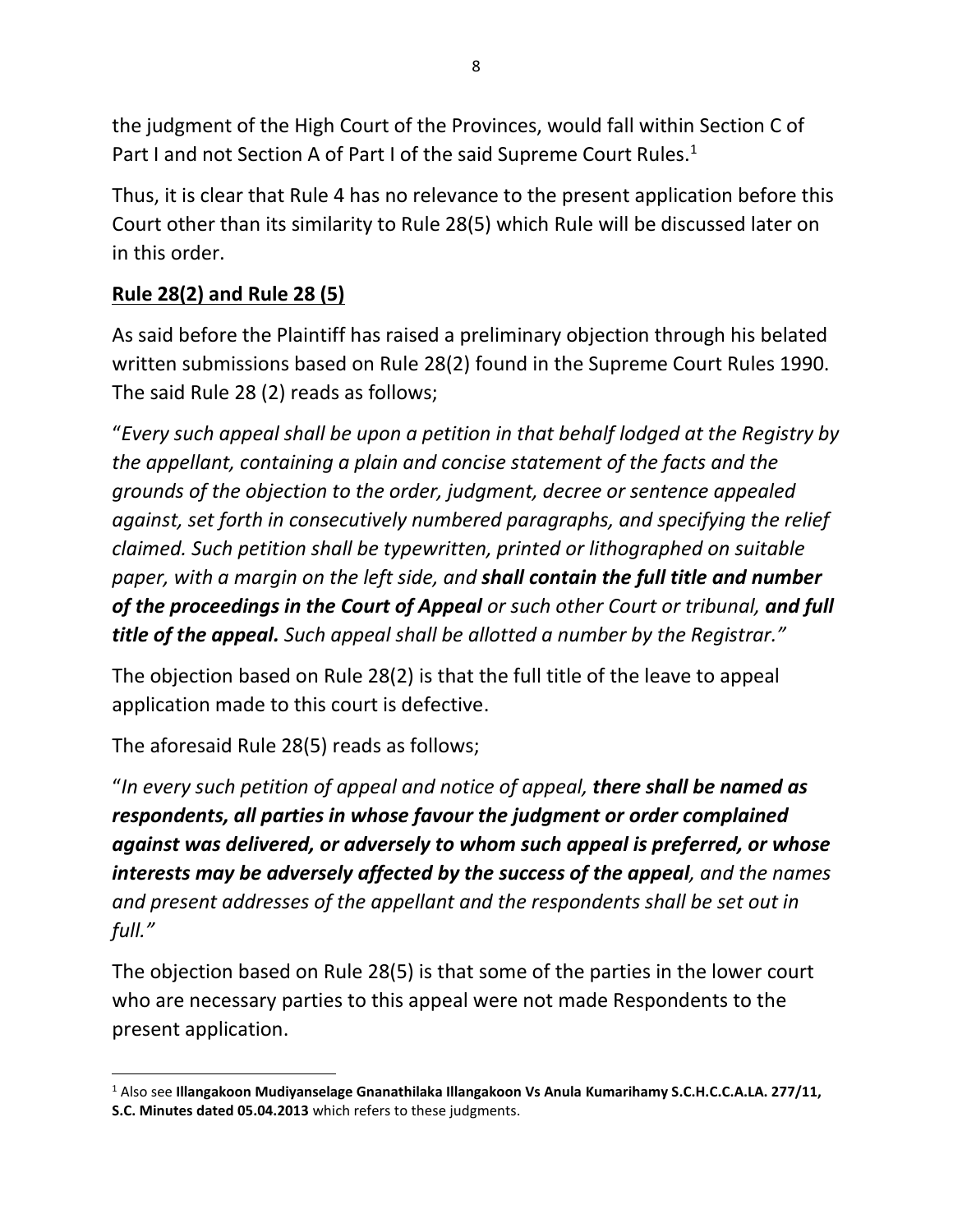The objections based on aforesaid Rules 28(2) and (5) will be considered together as both these objections relates to the constitution of the caption of the present application.

In this regard, now I would consider the nomenclature of the parties in the different parts of the caption of the petition to this application. Page 1-3 of the petition and up to the words "AND BETWEEN" at the beginning of the 4<sup>th</sup> page of the petition contains the first part of the caption which represents the caption of the original court. It contains the name of the Plaintiff in the original court and the names of the 1<sup>st</sup>-24<sup>th</sup> Defendants in the original court. It appears that there is no allegation that there is any error in this part of the caption.

From the words "AND BETWEEN" on the 4<sup>th</sup> page of the petition up to the words "AND NOW BETWEEN" on the  $7<sup>th</sup>$  page of the petition contains the second part of the caption which is apparently included to indicate the caption or the parties in the appeal made to the Civil Appellate High Court Kalutara. In that part the Plaintiff has been named as the Plaintiff Appellant as he was the appellant before the Civil Appellate High Court and that part contains 24 slots to name Defendant Respondents out of whom 4th and 5th Defendant Respondents appears to be deceased and substituted as 4B and 5A Defendant Respondents. However,  $1^{\text{st}}$ ,  $7^{\text{th}}$ , 16<sup>th</sup> and 17<sup>th</sup> Defendant Respondents have been named there as deceased Respondents but without naming any substituted parties on behalf of them. (However, after the direction given by this court to file an amended caption after allowing the application to substitute for 14A Defendant Respondent, other than adding 14A Defendant Respondent, the Petitioners have tendered an amended caption adding 1A Defendant Respondent to this second Part of the caption without any order to bring in 1A Defendant Respondent to the caption who was not in the caption in the petition.)

As per the journal entries dated 22.10.2012 and 05.02.2013 in the document marked 'B', it appears that substitution for  $7<sup>th</sup>$ , 23<sup>rd</sup> and 24<sup>th</sup> defendants have taken place before the Civil Appellate High Court. Such substitutions are not reflected in the aforesaid second part of the caption to this court. However, when one looks at the Petition of Appeal in the appeal made to the Court of Appeal filed by the Plaintiff, who raises this objection in this court, it can be observed that he himself has not mentioned  $1^{st}$ ,  $7^{th}$ ,  $16^{th}$ , and  $17^{th}$  Defendants as respondents to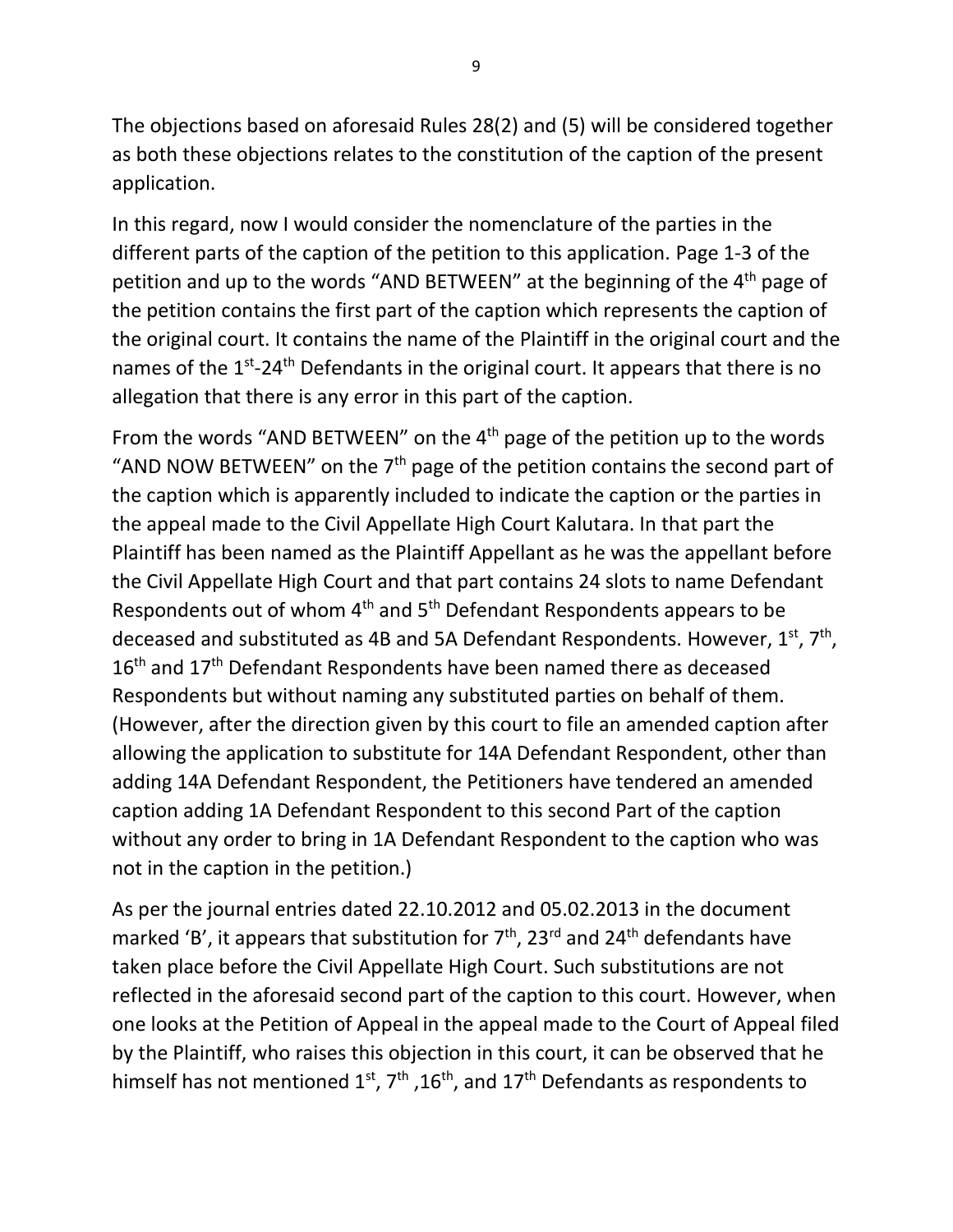the said petition of appeal- vide pages 6 and 7 of the appeal brief of the court below marked as 'A'. As per the endorsement made by the Registrar at the end of 'A' it is certified that it is a true copy of the case record of Kalutara District Court Case No. P/6377 and Kalutara Civil Appeal High Court Case No.4/5. However, this certified case record marked "A" does not contain the written submissions and proxies filed by the parties, minutes made by the judges in the Civil Appellate High Court or the judgment delivered by the Learned High Court Judges. The brief contains three more sets of documents marked 'B', 'C', and 'D'. D is the certified copy of the judgment delivered by the learned High Court Judges. At the end of the document marked as 'C', it is certified that it is a true copy of the written submission filed by the Defendant before the Civil Appellate High Court- (In fact the title to the said written submissions states that it is the submissions for  $2^{nd}$  to 5<sup>th</sup> and 8<sup>th</sup> to 20<sup>th</sup> Defendants. However, the notice of appeal filed for that appeal found at page 1 of "A" indicates that  $4<sup>th</sup>$ ,  $5<sup>th</sup> 13<sup>th</sup>$ ,  $16<sup>th</sup>$  and  $17<sup>th</sup>$  defendants were dead). At the end of document marked 'B', the registrar has endorsed that it is a true copy of the journal entries annexed to, and the written submissions tendered by the Defendants in the appeal brief no. 4/5(F) when in fact it is the written submissions tendered by the Plaintiff to the Civil Appellate High Court case record. Hence, it appears that the said certifications are inaccurate and there is no certification by a registrar of the Civil Appellate High Court to indicate that the documents found in this brief contains the complete case record of the Civil Appellate High Court. What is available in the brief is some piecemeal certification of different parts of the lower court case records with some inaccuracies as indicated above. In this backdrop, it should be also noted that even though the journal entry dated 2014.04.24 in the set of documents marked 'B' states that an amended caption was tendered by the Plaintiff's attorney-at-law after the substitution for 4A and 5<sup>th</sup> defendants were done on 24.03.2014, the said amended caption cannot be found among the documents tendered to this court. Thus, whether any deficiency found in the aforesaid second part of the caption to this court is a reflection of the errors in the said amended caption tendered by the Plaintiff himself, who raises this objection, or not, cannot be decided at this moment. If it is an error caused due to an error made by the plaintiff in the lower court, he should not be allowed to capitalize on it by raising preliminary objections with regard to the second part of the caption in this court which reflects the caption of the Civil Appellate High Court. There is nothing to show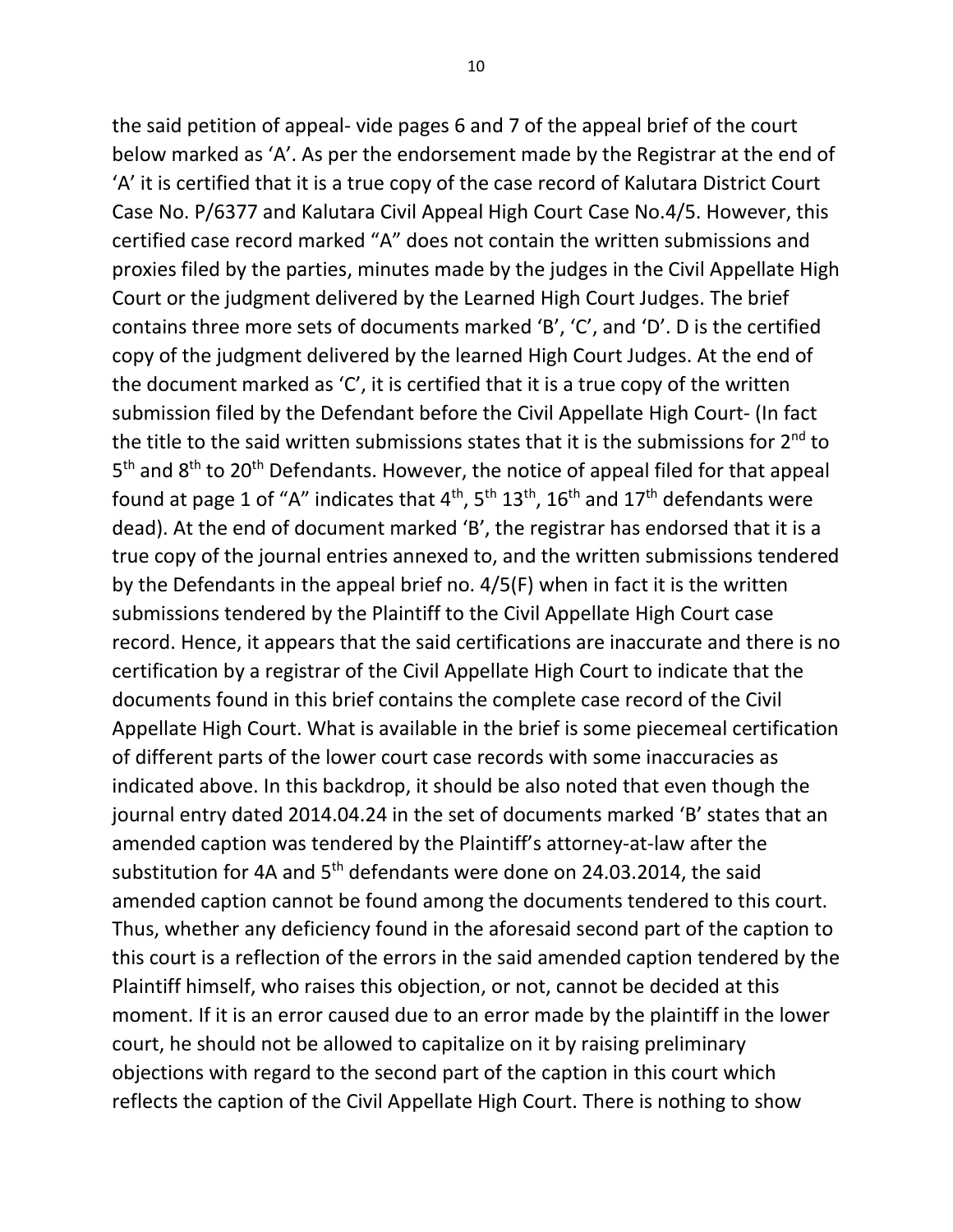that the said amended caption tendered by the plaintiff's lawyer in the lower court is the correct one as it is not available. Thus, to hold in favour of the plaintiff in relation to any errors in the said second part of the caption, this court cannot satisfy itself that the correct caption was there before the lower appellate court and the Plaintiff has not contributed to the errors alleged in the second part of the caption. However, a party making an appeal should be vigilant to peruse orders made by the court to substitute and amend the caption.

As already shown above, the Plaintiff has not made  $1^{st}$ ,  $7^{th}$ ,  $16^{th}$  and , $17^{th}$ Defendants in the caption to the petition of appeal filed for his appeal to the Appeal Court which was later adjudicated by the Civil Appellate High Court. There is nothing to show that any substitution took place in relation to  $1^{\text{st}}$  ,16<sup>th</sup> and  $17^{\text{th}}$ Defendants in the court below except for the  $7<sup>th</sup>$ . Thus, if there is an error in not showing  $1^{st}$ ,  $16^{th}$  and  $17^{th}$  Defendants or their substituted parties in the  $2^{nd}$  part of the caption in this court, it may be the result of not making them parties by the plaintiff himself to the appeal he made to the appellate court below. The journal entries in 'B' do not indicate that the Plaintiff made any attempt to bring those parties to the Appeal he made except for substituting for the  $7<sup>th</sup>$  Defendant who was not made a party to the caption of the appeal he made to, from the original court decision.

Though, it appears that certain substitutions have been done in relation to the  $7<sup>th</sup>$ , 23<sup>rd</sup> and the 24<sup>th</sup> Defendants as indicated above, as explained above there is no certification to say that the complete record of the appellate court below is available before this court. The amended caption tendered by the Plaintiff on 24.04.2014 and the proxies of the parties as well as the applications for substitution before the court below are not available before this court for its perusal. It is not clear whether the correct caption was tendered by the Plaintiff on that date or not and whether the Defendant Appellants blindly followed the caption filed by the Plaintiff. Since this court cannot be satisfied that the complete case record of the court below is before this court as shown above, this preliminary objection should not be allowed owing to the alleged defects in the second part of the caption in this court as last amended caption in the lower court is not available. Perhaps, even the errors in the second part of the caption by not showing the substitutions done in relation to  $7<sup>th</sup>$  ,23<sup>rd</sup> and 24<sup>th</sup> Defendants before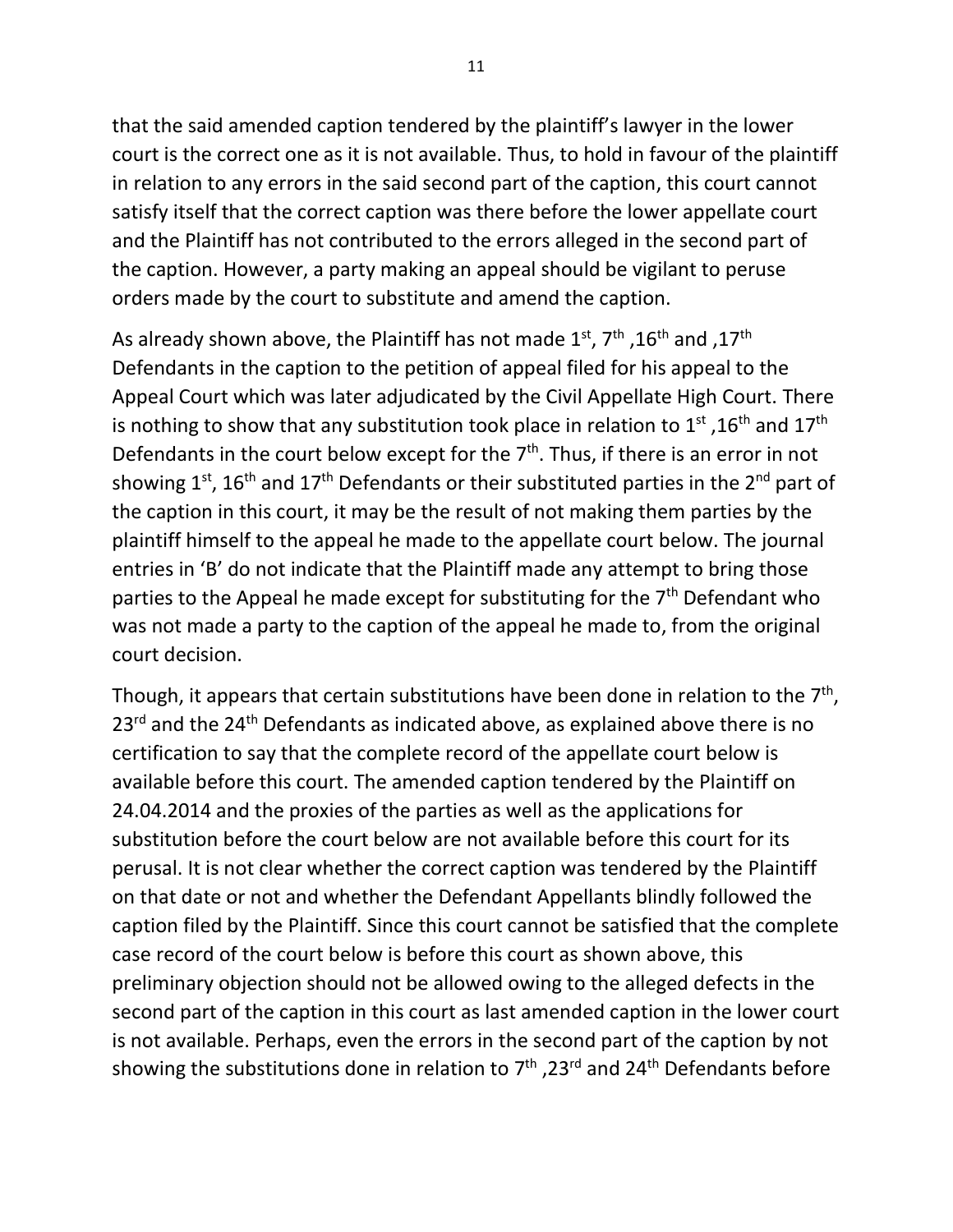the Civil Appellate High Court might have been resulted from the caption filed in the lower court by the Plaintiff.

On the other hand, action filed in the original court was a partition action and the Partition Act was amended by the Act No. 17 of 1997. Section 27 of the said Act replaced the Section 81 of the principal enactment with a new Section 81 which required every party to a partition action to file a memorandum nominating legal representatives. Section 29 of the said amending Act states that every pending partition action on the commencement of the said amending Act, shall, so far as the circumstances permit, be continued and proceeded with final judgment and decree under the provisions of the principal enactment as amended by the said Act,(including the provisions requiring the filing of memoranda nominating legal representatives by parties to the action and others) in the same manner and every respect as if the same had been originally instituted after the date of commencement of this Act. Thus, nominating a legal representative has become a responsibility of the relevant party in new cases as well as pending cases after the said amendment. As per subsections 81(9) and (10) of the Partition Act, failure to file a memorandum and not appointing a legal representative cannot make any judgment, decree, order, sale, partition or a thing done in a partition action invalid. Section 81(12) of the Partition Act states that no proceedings under the partition law shall be postponed or adjourned nor any step in the action be postponed by reason of a death of a party required to file a memorandum. Thus, it is clear that after the said amendment brought in 1997 August, it was the duty of the relevant party to nominate his legal representative and death of a party could not make the proceedings postponed or invalid when there is no nomination. Hence, one can say that, now, the Plaintiff or any other party carrying on with the case is not burdened with taking steps to substitute. In this backdrop, now I prefer to look at the aforesaid second part of the caption again. As said before, the Defendant Petitioners have named the Plaintiff Appellant as he was the appellant in the Civil Appellate High Court and also named all the defendants in the original court as the Defendant Respondents in this second part but 1<sup>st</sup>, 7<sup>th</sup>, 16<sup>th</sup> and 17<sup>th</sup> has been named as deceased parties without substitution. It must be noted that the Plaintiff who raises the preliminary objection had not even mentioned  $1^{st}$ ,  $7^{th}$ ,  $16^{th}$  and  $17^{th}$  Defendants as Respondents to his petition of appeal to the Court of Appeal for some reason.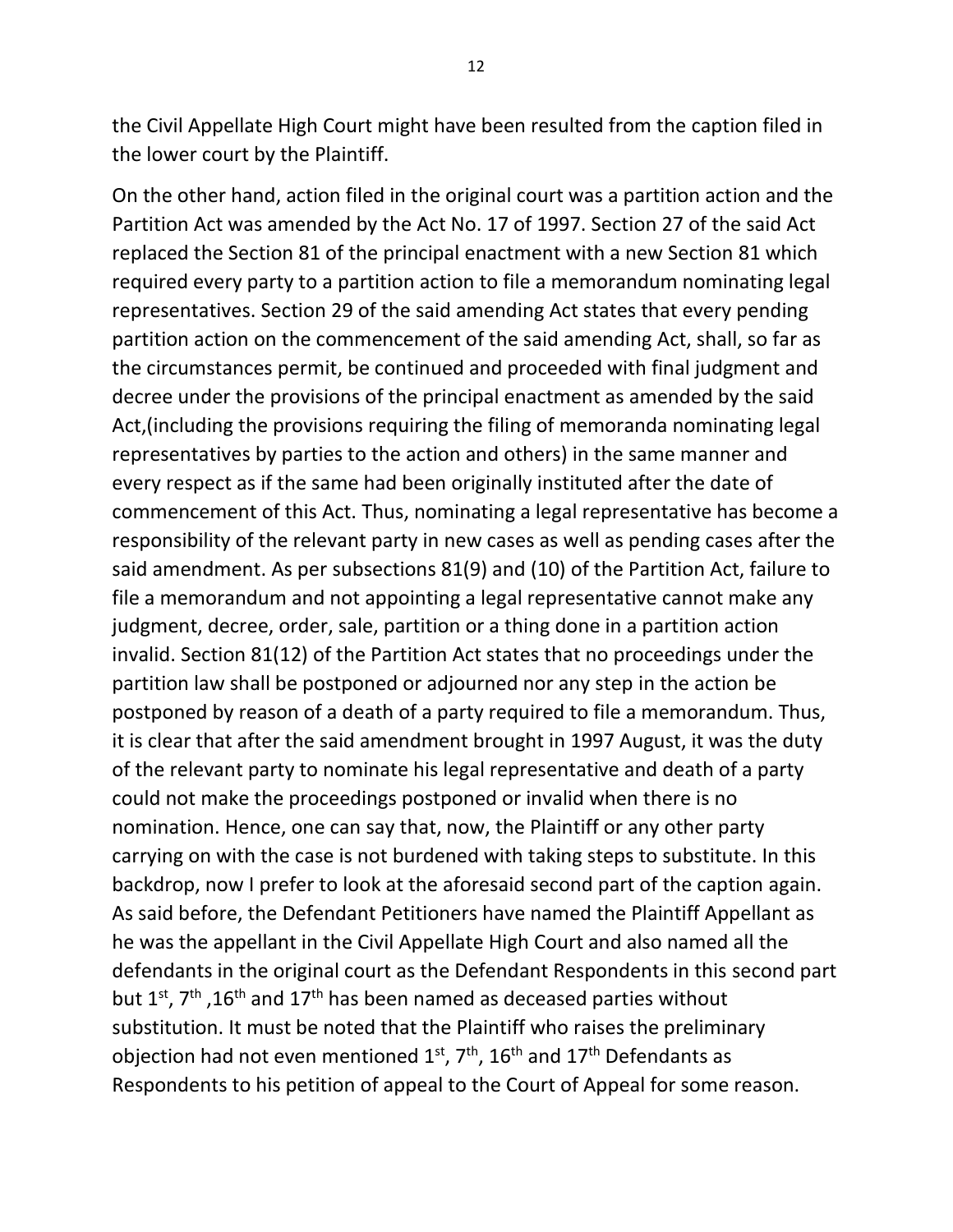Perhaps, they might have been dead at the time he made the appeal and there were no nominations made as per the amendment. Even the notice of appeal found at page 1 of "A" indicates that they were dead even at the time of filing the notice of appeal in the District Court. Thus, if there is any failure on the part of the Defendant Petitioners with regard to the second part of the caption which is to indicate the full title of the appellate court below, it is that they have failed to name the substituted parties in the Civil Appellate High Court for the  $7<sup>th</sup>$ , 23<sup>rd</sup> and 24<sup>th</sup> Defendant Respondents in this second part of the caption, since others, namely 1<sup>st</sup>, 16<sup>th</sup>, 17<sup>th</sup> perhaps the 13<sup>th</sup> defendants were not apparently alive during the appeal and no substitution was done before the court below.

With regard to the 1<sup>st</sup>, 13<sup>th</sup> ,16<sup>th</sup> and the 17<sup>th</sup> Defendant Respondents, to name any substituted parties, it is not established that there were any nominations done by the deceased parties and on the other hand, it is not shown that they or any substituted parties on behalf of them were even made parties to the Appeal made by the Plaintiff to the Civil Appeal High Court. The counsel for the Defendant Petitioners in his written submission states that the same counsel appeared for the  $14^{th}$ ,  $16^{th}$ ,  $17^{th}$  Defendants before the Civil Appeal High Court. Even the document marked "C" indicates that it was the written submissions for  $2^{\text{nd}}$  to 5<sup>th</sup> and 8<sup>th</sup> to 20<sup>th</sup> Defendants (which includes 13<sup>th</sup> ,14<sup>th</sup> ,16<sup>th</sup> and 17<sup>th</sup> Defendants), but no proxy tendered in the court below for the said parties is found in the brief and the aforesaid notice of appeal which is not challenged by any party indicates that, out of 2<sup>nd</sup> to 5<sup>th</sup> and 8<sup>th</sup> to 20<sup>th</sup> Defendants, 4<sup>th</sup>,5<sup>th</sup>, 13<sup>th</sup>,  $16<sup>th</sup>$  and  $17<sup>th</sup>$  were dead at that time. Thus, it is doubtful and cannot be accepted that the  $16<sup>th</sup>$  and  $17<sup>th</sup>$  Defendants were represented by the same counsel before the Court below as stated by the Counsel for the Defendant Petitioners.

Now it is necessary to see whether not naming the substituted Defendant Respondents who were substituted in the Civil Appellate High Court in the places of deceased  $7<sup>th</sup>$ , 23<sup>rd</sup> and the 24<sup>th</sup> Defendant Respondents in the second part of the caption has to be considered fatal to this application. The aforesaid second part of the caption is basically to indicate the parties who were before the Court which heard the appeal from the original Court. Parties made to the present appeal by the Petitioners to this appeal are mentioned in the third part of the caption which starts from the words "AND NOW BETWEEN" on the  $7<sup>th</sup>$  page of the petition to the end of the caption on the  $9<sup>th</sup>$  page of the petition. Hence, notices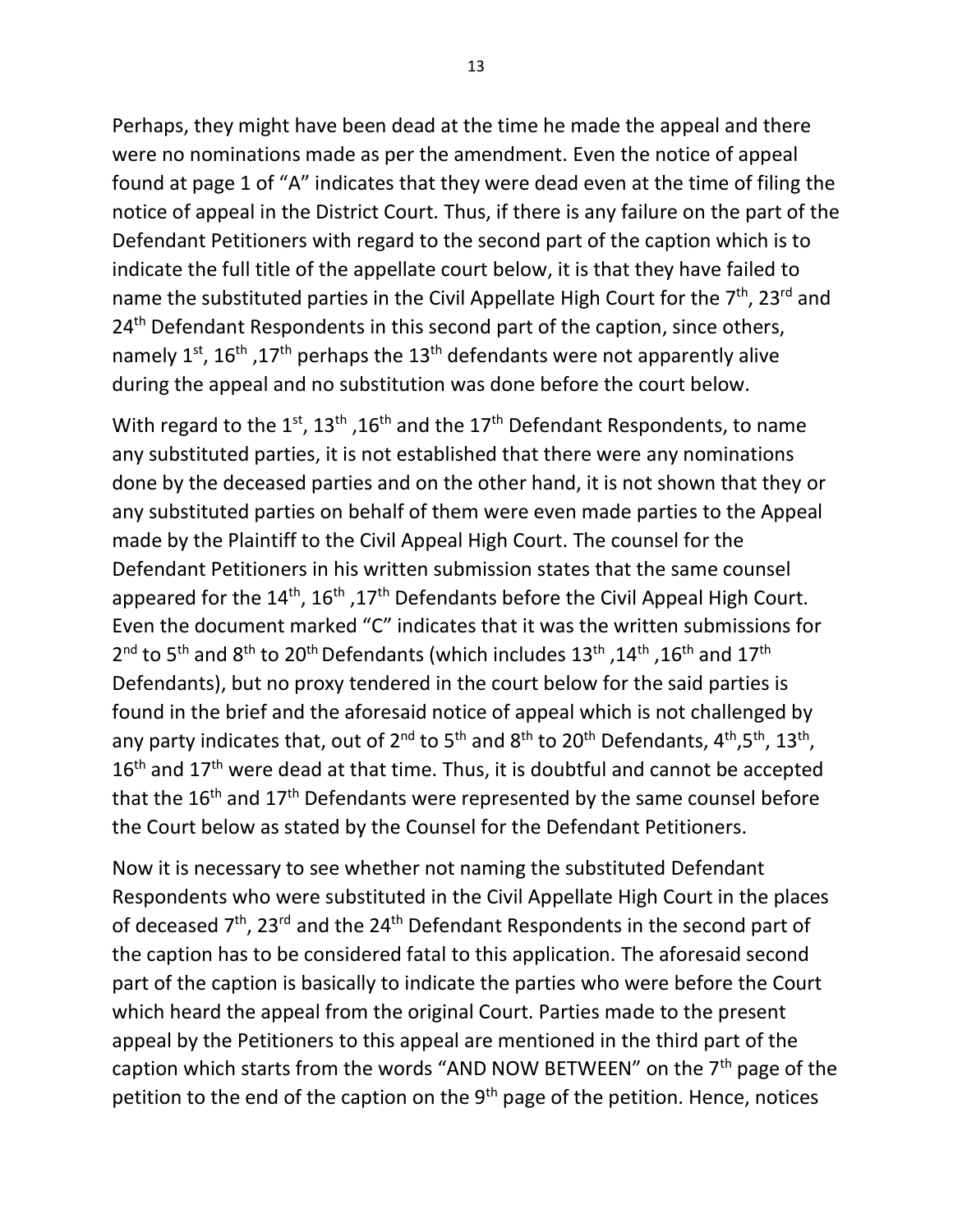need not be served on the names found in the second part of the caption unless they were made parties to the third part of the caption which part shows the Petitioners to this court and the Respondents to this application. If there is any error in this second part, allowing to correct it will not harm or prejudice any party as it is only there to depict the parties to the appeal in the court below. On behalf of the Plaintiff Appellant certain decisions have been cited to state that the failure to set out full title or complying with rule 28(2) and (5) is fatal.<sup>2</sup> However, it appears that those cases refer to situations where a person who should have been a party respondent to an appeal and entitled to receive notices had been omitted to be included in the caption. However, the situation discussed above was with regard to the  $2^{nd}$  part of the caption which is there only to indicate parties to the court immediately below in this leave to appeal application, and no notices are expected to be issued under that part.

On the other hand, as shown above, the omission is that the substituted defendant Respondents for the  $7<sup>th</sup>$ , 23<sup>rd</sup>, and 24<sup>th</sup> Defendants as per the substitution done in the Civil Appellate High Court were not named in the second part after naming the 7<sup>th</sup>, 23<sup>rd</sup>, and the 24<sup>th</sup> Defendant Respondents. As per section 81(14) of the Partition Act, a legal representative means a person who represents the estate of the deceased person. Generally, in a partition action shares are given or rights are granted to the original party and if the party is dead, the legal representative gets it not for him/her but on behalf of all the heirs of the deceased or for the person/s entitled under the original deceased party. Thus, since the Defendant Petitioners have named the original deceased party in the 2<sup>nd</sup> part of the caption which is not there for the naming of the Respondents who must be served with notices, one can say that they have sufficiently complied with the rule 28(2) though not perfectly complied with. Since it is an omission that can be cured without any harm to any party and no notice is expected to be issued under that part of the caption, I do not think that this Court should reject the appeal on the omission of not naming the Substituted Defendant Respondents in the second part of the caption as per the substitutions done in the Civil Appellate High Court.

<sup>2</sup> Illangakoon Mudiyanselage Gunathillake Illangakoon Vs Anula Kumarihamy SC/HCCA/LA/277/2011, Ibrahim V Nadaraja (1991) 1Sri. L R 131, .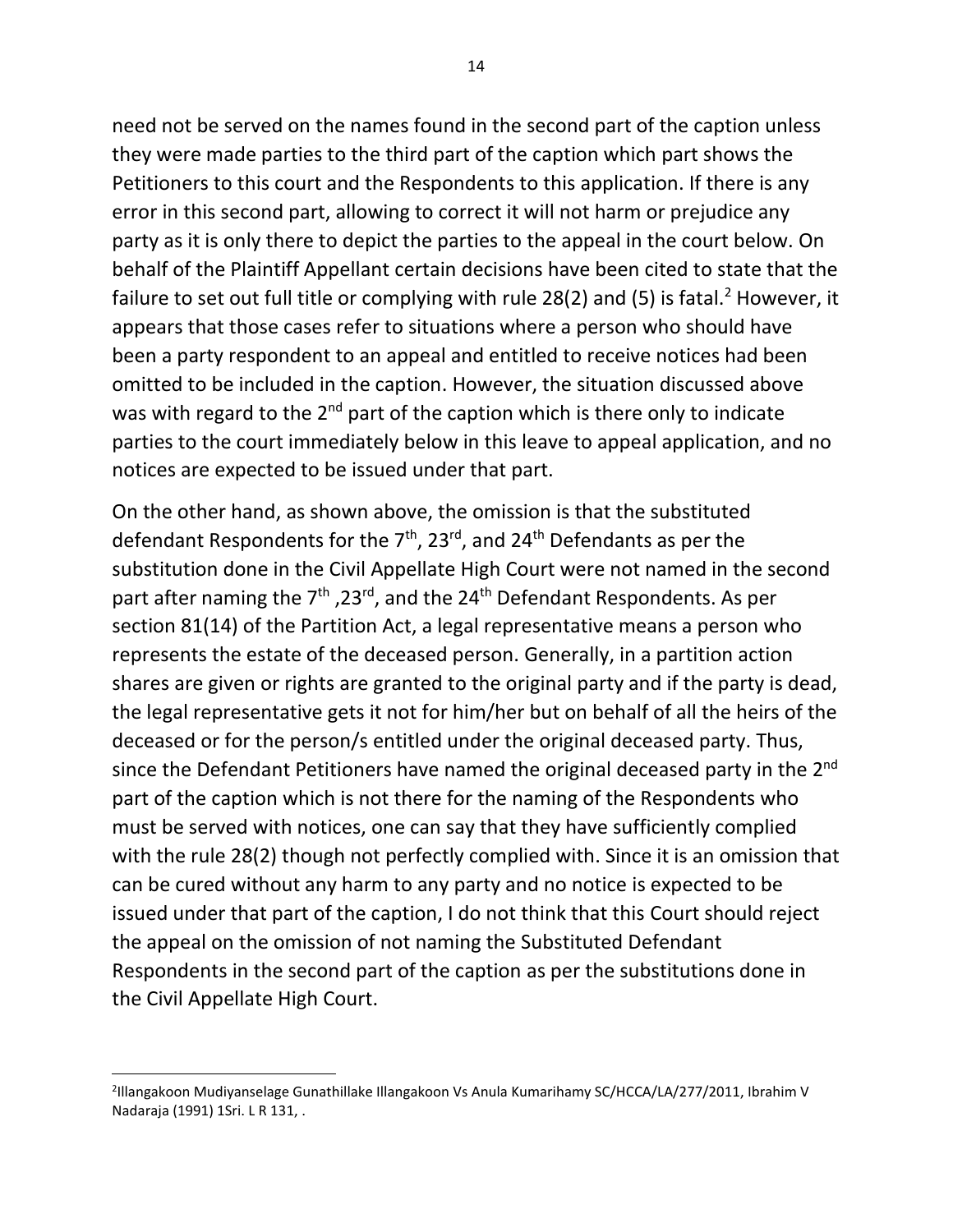Now it is necessary to consider the preliminary objections with regard to the 3<sup>rd</sup> part of the caption to this appeal which represents the parties to this application, namely the Petitioners and the Respondents. If any party who should be included in this part is omitted from mentioning, it will be a defect in the full title of the application of this court as well as a breach in complying with rule 28(5) mentioned above. As mentioned above, this third part starts at page 7 of the Petition after the words "AND NOW BETWEEN". In this part the Defendant Petitioners have named 2<sup>nd</sup> ,4B & 5A, 8<sup>th</sup>, 9<sup>th</sup>, 10<sup>th</sup>, 11<sup>th</sup>, 12<sup>th</sup>, 14<sup>th</sup>, 15<sup>th</sup>, 18<sup>th</sup>, 19<sup>th</sup>, 20<sup>th</sup> who were the original Defendants and/or Respondents before the Civil Appellate High Court bearing the respective numbers as Defendant Respondents. And this part of the caption indicates that the named Respondents are the Plaintiff who was the appellant in the appeal before Civil Appellate High Court and the 3<sup>rd</sup>, 6<sup>th</sup>, 22<sup>nd</sup>, 23<sup>rd</sup>, and 24<sup>th</sup> Defendants. It must be noted that one Maddage Dona Tilda and Pattiyawatte Nimala Nandanie Perera had been substituted for 23<sup>rd</sup> and 24<sup>th</sup> Defendant Respondents respectively by the Civil Appellate High Court as per the Journal entries dated 22.10.2012 and 05.02.2013.However, while deciding that 23<sup>rd</sup> and 24<sup>th</sup> defendants should be respondents to this appeal, the Defendant Petitioners have omitted to make the relevant substituted Defendant Respondents who were appointed to safeguard the rights of those original Defendant parties to this appeal.

Further, it can be observed that the person substituted for the  $7<sup>th</sup>$  Defendant in the Civil Appellate High Court as per Journal entry dated 22.10.2012, or  $1<sup>st</sup>$ ,  $13<sup>th</sup>$ ,  $16<sup>th</sup>$ , 17<sup>th</sup>, and 21<sup>st</sup> Defendants who were parties before the original court have not been made parties to this appeal. One may say, since  $1^{st}$ ,  $16^{th}$  and  $17^{th}$ Defendants were not parties to the petition of appeal to the Civil Appellate High Court and have not been brought in as parties later on either by substitution or otherwise as per the journal entries filed, they need not be Respondents to this appeal since this is an appeal against the judgment of the Civil Appeal High Court. Be that as it may, still, substituted  $7<sup>th</sup>$  defendant,  $13<sup>th</sup>$  and  $21<sup>st</sup>$  Defendants have not been made party Respondents to this appeal. Again, the 13<sup>th</sup> defendant, even though named as a party to the petition of appeal to the Civil Appellate High Court, appears to have been dead even at the time of filing notice of appeal as indicated above. One may say since there was no nomination, there need not be a naming of any substituted party in place of the 13<sup>th</sup> defendant, but still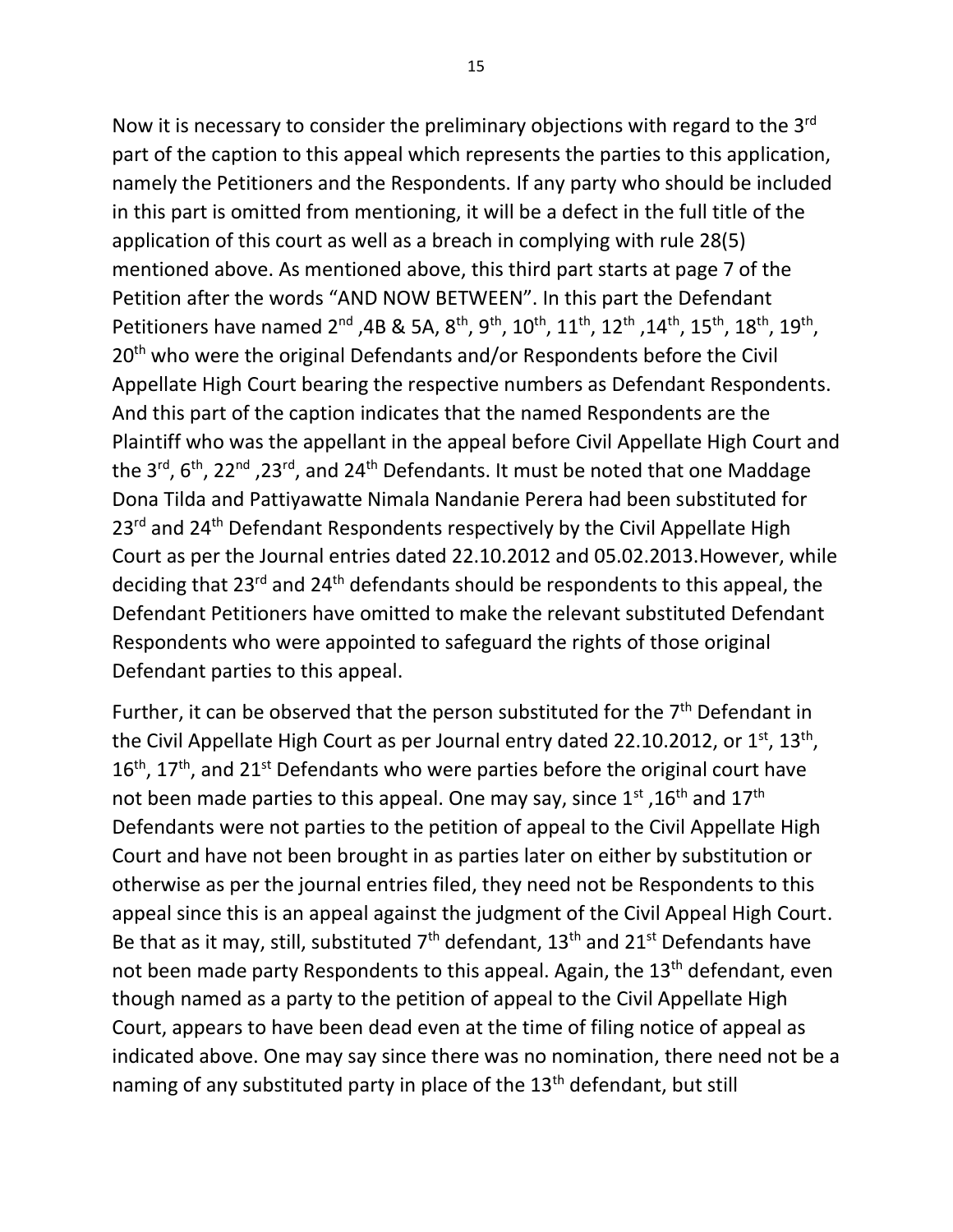substituted  $7<sup>th</sup>$  defendant and the 21 $<sup>st</sup>$  defendants have not been made</sup> respondents to this application. Supreme Court Rule 28(5) makes it clear that the party appellant has to name as respondents all the parties,

- in whose favour the judgment or order complained against was delivered, or
- adversely to whom such appeal is preferred, or
- whose interests may be adversely affected by the success of the appeal.

The Civil Appellate High Court held in favour of the Plaintiff and the 6<sup>th</sup> Defendant allotting them shares and also kept certain number of shares unallotted. The Plaintiff and the 6<sup>th</sup> Defendant have been made parties. As mentioned before, this appeal has been preferred against the Plaintiff,  $6<sup>th</sup>$  Respondent and 23<sup>rd</sup> and 24<sup>th</sup> Respondents but without making the substituted Respondents of the 23<sup>rd</sup> and 24<sup>th</sup> Respondents parties. It must be taken into account that, since this is a partition action, unallotted shares can be claimed in the same action by parties, if their claims fit into or not in conflict with the original ownership or the pedigree approved by the judgment which gave rights to the plaintiff and the  $6<sup>th</sup>$ defendant. In a partition action when a judgment is given allotting shares to some parties it not only decides the rights of those parties to the corpus of the action but also decides the identity of the corpus as well as a pedigree flowing from an original ownership or part of such pedigree as part of a judgment in rem. As such, if there is any party who can tender an application for unallotted shares, his rights also may be affected by the success of this appeal since the prayer in the application is to set aside the judgment of the Civil Appellate High Court. Since the original action was filed as a partition action whatever may be the claim in the original court made by any party, once a decision is given to partition the land with unallotted shares it is always better to make all the parties, who claimed shares in the land, respondents in appeal since they may get a chance to claim rights in unallotted shares without filing a fresh action through the practice developed by our courts.

In this backdrop, I will consider the parties not named as respondents to this appeal in the third part of the caption by the 2<sup>nd</sup>, 4B, 5A, 8<sup>th</sup>, 9<sup>th</sup>, 10<sup>th</sup>, 11<sup>th</sup>, 12<sup>th</sup>,  $14<sup>th</sup>$ ,  $15<sup>th</sup> 18<sup>th</sup> 19<sup>th</sup>$  and  $20<sup>th</sup>$  Defendant Petitioners and whether they are in breach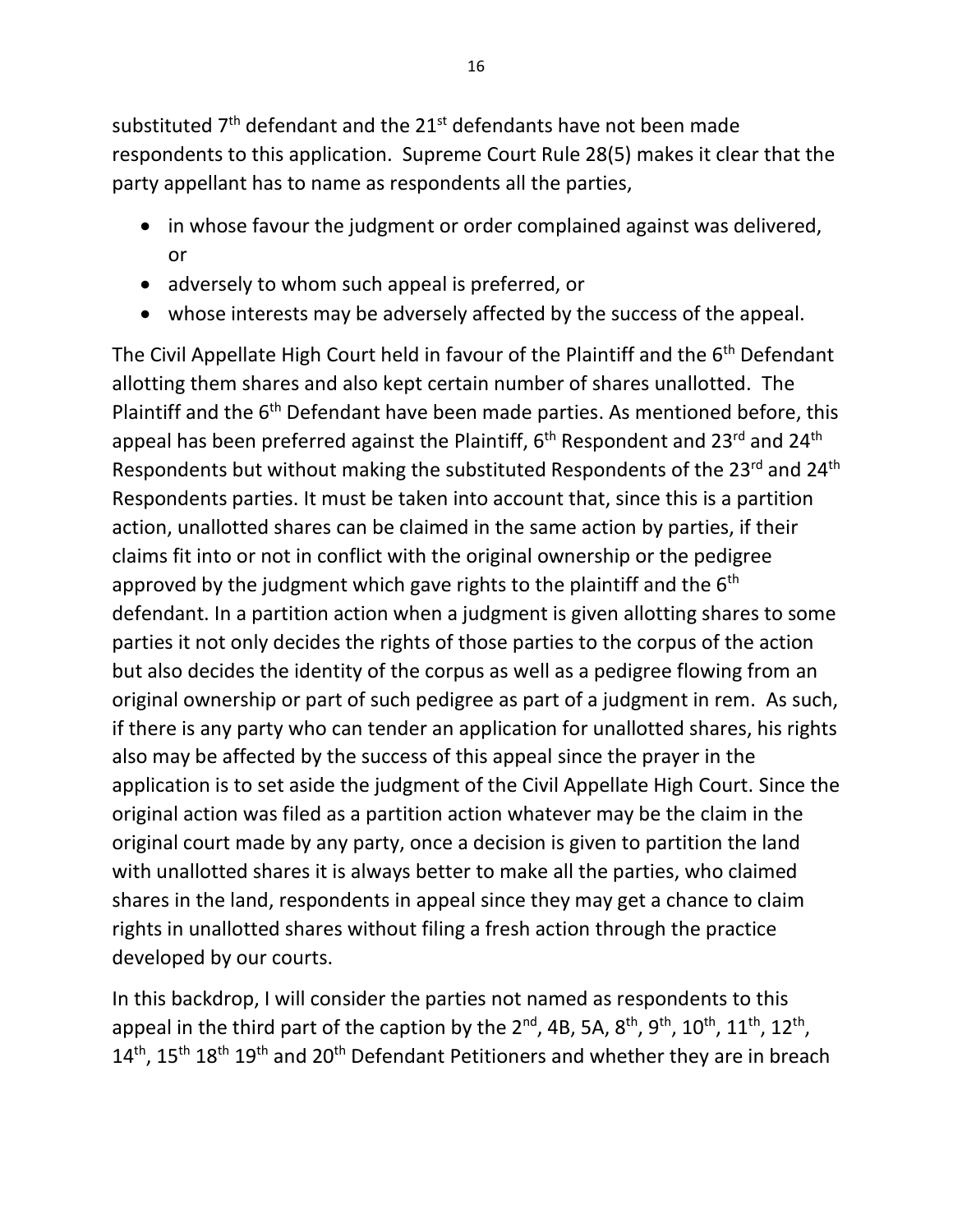of rule 28(2) and 28(5) in relation to the full title of the present application as well as rules relating to naming of the Respondents to the present application.

- $\bullet$  1<sup>st</sup>, 16<sup>th</sup> and 17<sup>th</sup> Defendants have not been made Respondents in the third part of the caption which indicates the parties to this appeal by the Defendant Petitioners. However, notice of appeal found at page 1 of the document marked "A" shows that they were dead at the time of filing the notice of appeal by the Plaintiff for his appeal to the Civil Appeal High Court. Even his petition of appeal to the Civil Appellate High Court indicates that they were dead and no substitutions have been done. Documents available in this brief do not indicate that anyone was substituted on behalf of them during the appeal before the Civil Appellate High Court. Thus, the Plaintiff should not be allowed to raise preliminary objections in relation to not making the  $1^{st}$ ,  $16^{th}$ , and  $17^{th}$  Defendant Respondents parties to this application when it appears that he himself has not made them parties to his appeal to the court below or when he has not taken steps to substitute for them in the court below. On the other hand, there is no material before this court to show that  $1^{st}$ ,  $16^{th}$  and  $17^{th}$  Defendants nominated any legal representatives for them as per the requirements of the Partition Act as amended. As per section 81(9) and (10) of the Partition Act, proceedings cannot be invalidated due to non-appointment of legal representatives when a party failed to file a memorandum of nominees. Even if an application to substitute is made and appointment is made thereon, the legal representative would be bound by the proceedings up to the time of such appointment. Thus, I am not inclined to consider the preliminary objection in relation to not making the  $1^{st}$ ,  $16^{th}$  and  $17^{th}$  Defendants party Respondents to this application.
- Substituted  $7<sup>th</sup>$  Defendant has not been made a party Respondent to this case by the Defendant Petitioners. It is true that in the notice of appeal filed by the Plaintiff in the district court,  $7<sup>th</sup>$  Defendant has been described as a deceased party but as explained before and as per the journal entry dated 22.10.2012 found in document marked B, one Rosalin has been substituted in the place of the  $7<sup>th</sup>$  Defendant. Thus, the substituted  $7<sup>th</sup>$ Defendant was a party to the appeal before the Civil Appellate high Court.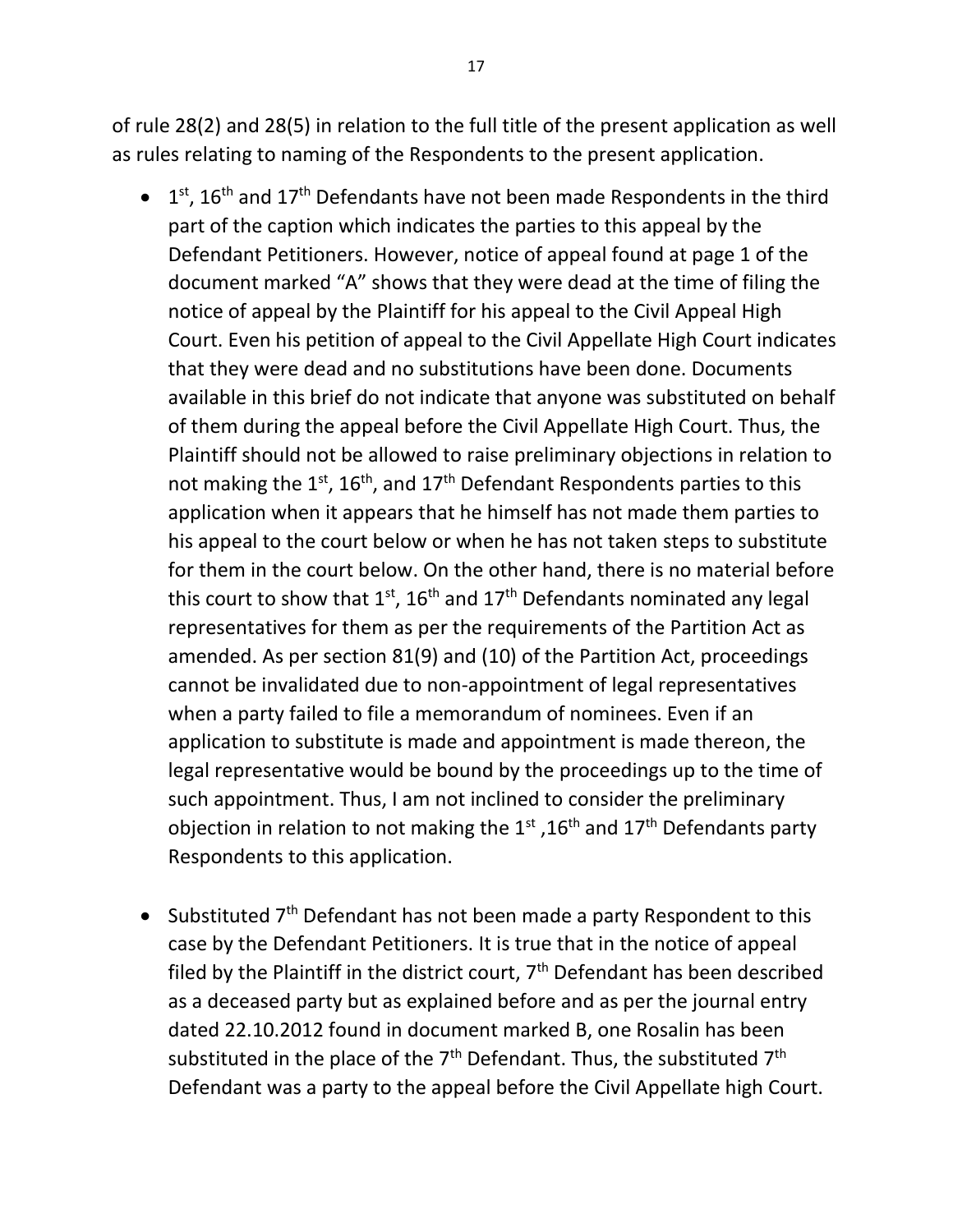As per the case record marked 'A', the  $7<sup>th</sup>$  Defendant had filed a statement of claim disputing the corpus and the plaintiff's rights and praying for a dismissal of the plaintiff's action and partitioning of the land in accordance with his pedigree. He has not appealed against the district court judgment when it dismissed the plaintiff's claim. Proceedings before the District Court does not show that he took part in the trial. Since the Defendant Petitioners pray through this appeal to set aside the judgment of the Civil Appeal High Court, one may argue that the result of this appeal does not affect adversely to this substituted defendant and therefore, it is not necessary to make him a respondent. I am not in total agreement with that argument. It must be observed that the  $7<sup>th</sup>$  Defendant though filed a contesting statement of claim to the plaintiff's claim, he did not contest the plaintiff's case at the trial. In the same manner the substituted 7<sup>th</sup> defendant did not file an appeal against the High Court Judgment. However, he is a person who by a statement of claim asked for shares in the corpus. Thus, he is a party who may be entitled to claim from the unallotted shares without filing a fresh action. Hence, the substituted  $7<sup>th</sup>$ defendant is a party who can be considered as a person whose interests may be adversely affected by the success of this appeal. In my view, not making him a party to this appeal as a Respondent affects the full title of this application as well as is not in compliance with the aforesaid Supreme Court Rule 28(5) because it is for the substituted  $7<sup>th</sup>$  defendant to decide whether he claims from the unallotted shares or ignore his claims.

 $\bullet$  13<sup>th</sup> defendant has not been made a respondent to this appeal by the Defendant Petitioners. However, the aforesaid notice of appeal found at page 1 of the case record marked "A" indicates, by hand writing, that he was dead at the time the notice of appeal was tendered. If he was dead, he cannot be considered as a party before the Civil Appellate High Court for the appeal that was before it as there is no indication of a substitution. If so, what I said with regard to not making  $1^\text{st}$ ,16<sup>th</sup>, and 17<sup>th</sup> Defendants party respondents to this appeal mutatis mutandis applies for not naming the 13<sup>th</sup> Defendant as a respondent. On the other hand, the Plaintiff in his plaint has not given any share to the 13<sup>th</sup> Defendant nor has any other party through their statement of claims. Even the 13<sup>th</sup> Defendant has not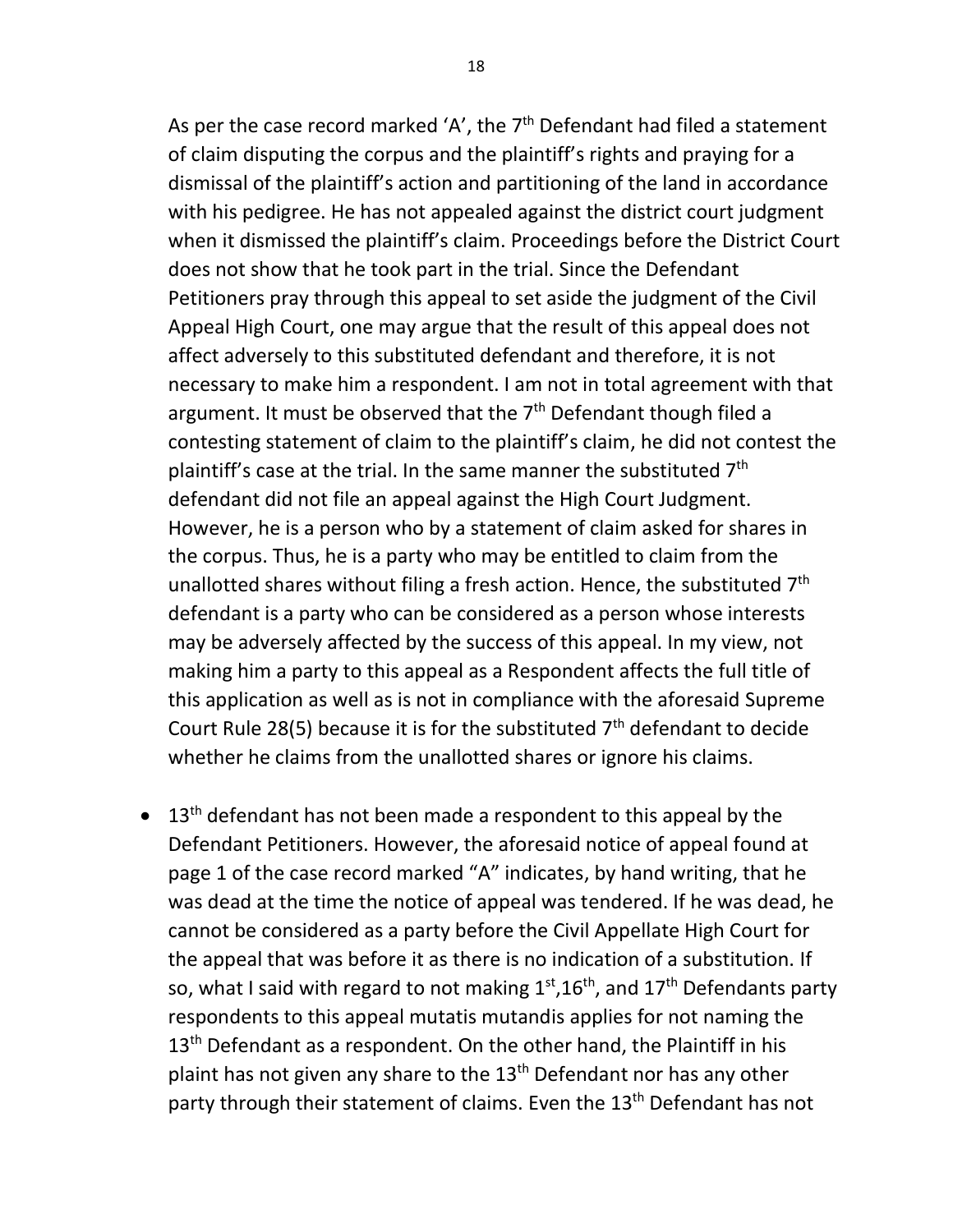filed a statement of claim indicating that he has any right to the corpus. Thus, there is nothing to think that he may be able to tender a claim on unallotted shares. Hence, I have no material to consider that he may be adversely affected by this appeal. Thus, I am not inclined to consider the preliminary objection in favour of the Plaintiff on the basis of not making the  $13<sup>th</sup>$  Defendant a party Respondent to this appeal.

- 21<sup>st</sup> Defendant has not been named as a Respondent to this appeal. However, it appears that it was the  $7<sup>th</sup>$  Defendant who has revealed the 21<sup>st</sup> Defendant as a person entitled to shares in the land but without indicating her share. The 21<sup>st</sup> Defendant has not filed a statement of claim in the original court claiming her entitlement. Thus, I do not see at this moment that there is sufficient material to say that she is a possible claimant for unallotted shares. Thus, I am unable to consider that the result of this appeal would adversely affect her rights.
- Not making substituted  $23^{rd}$  and  $24^{th}$  Defendant Respondents to this appeal; The Defendant Petitioners have made the 23<sup>rd</sup> and 24<sup>th</sup> Defendant Respondents to this application but they are dead and substitutions have been done in the Civil Appeal High Court. This shows that the Defendant Petitioners for some reason preferred to file this application against 23rd and 24th defendants making them Respondents. Rule 28(5) allows all parties adversely to whom such appeal is preferred to be made Respondents to the appeal. After filing the appeal, now the Defendant Petitioners should not be allowed to say that they did not intend to prefer this appeal against them. In such a situation, not making the substituted 23<sup>rd</sup> and 24<sup>th</sup> Defendants parties to this application can be considered as non-compliance of Rule 28(5) since it is the Defendant Petitioners themselves who preferred to file this application adversely to them.

In my view, Section 759 (2) of the Civil Procedure Code has no application to the present issue as this is not an appeal from the original court to the first appellate court and this application, as said before, is subject to the stipulations made by Supreme Court Rule 28.